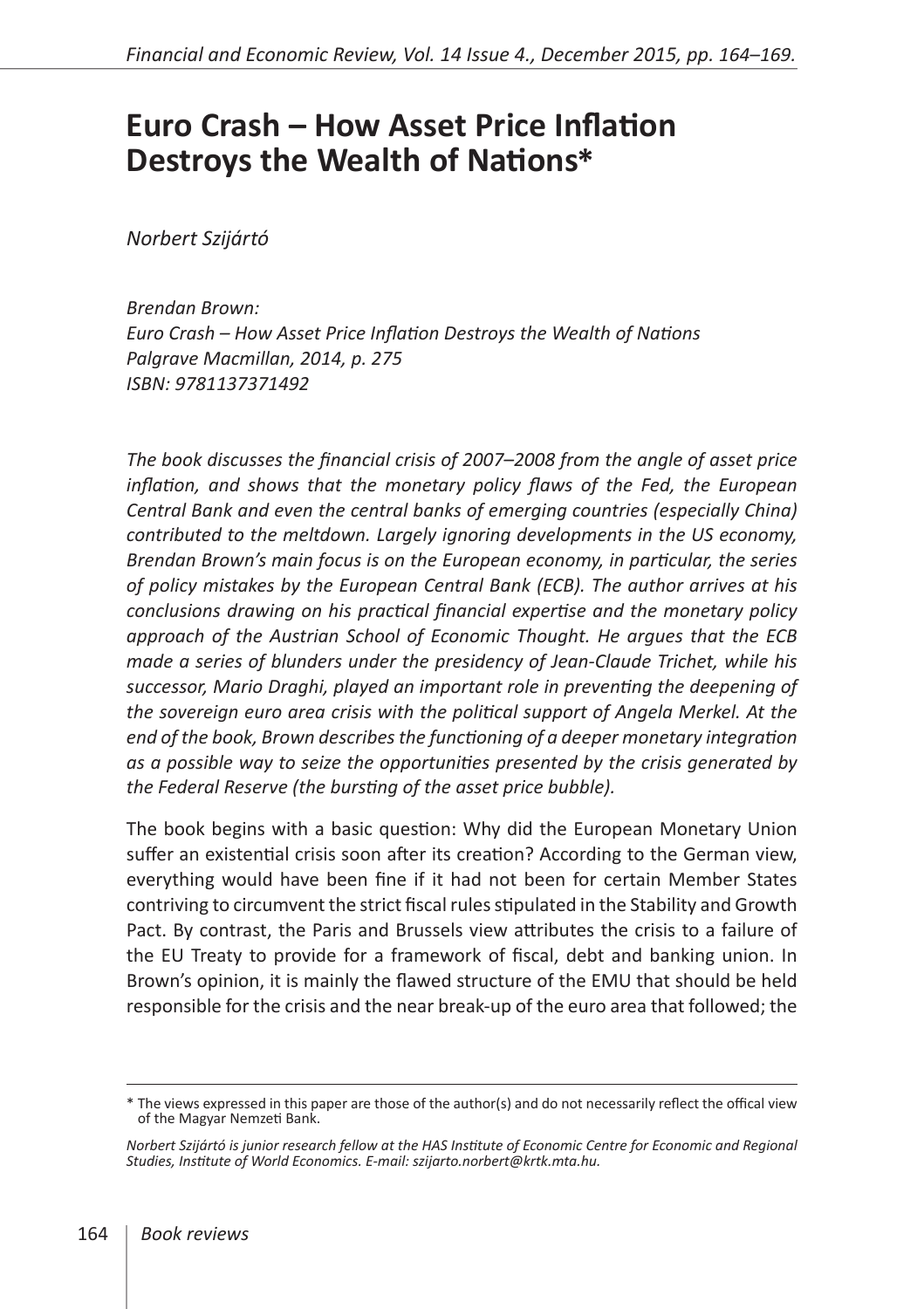architects of the EMU failed to build a structure that would withstand the external or internal forces driving monetary instability.

The Economic and Monetary Union suffered a virus attack of asset price inflation. Although the virus can be traced back to its original source, the Federal Reserve System of the USA (Fed), the European Central Bank's (ECB) monetary policy (or rather, deficiencies thereof) exacerbated the effects of the attack. When asset price inflation progressed into deflation, the European political elite could no longer deny the damages sustained by the European Union. They refused to accept monetary explanations even amid the new wave of asset price inflation set in motion by Fed chairman Ben Bernanke. The extended period of quantitative easing launched by the Fed, as well as the Fed's long-term interest rate manipulations (2011–2012) gave rise to such a speculative fever that culminated in the purchases of European sovereign and bank debt. The growing interest in sovereign and bank securities bought some time for the euro area in its existential crisis. According to the author, Germany's agreement to the bailout of weak euro area Member States reflected the fact that the German export machine was successful in selling its products to emerging economies that temporarily benefited from the speculative fever originating in the Fed's series of quantitative easing measures. The tolerance of German taxpayers for sovereign bailout programmes (and Angela Merkel) will only last until the asset price deflation morphs into inflation once again.

In the first chapter of the book, Brown describes an intriguing phenomenon related to the asset price inflation: the complete denial of early leading monetarist economists about its existence. Neither Friedman and Schwartz, nor Meltzer mentions the phenomenon in their famous studies. It is particularly interesting in Friedman's case, as he taught and conducted research on the same campus as Hayek who, as early as the 1920s, set out to examine which monetary policy steps of the Federal Reserve Bank of New York had led to asset price inflation. One explanation may be the fact that, on the one hand, it is difficult to fit asset price inflation into the approach of positive economics represented by Friedman. On the other hand, the measurement and empirical testing of speculative fever are also challenging tasks. It is a basic hypothesis of the Austrian School of Economic Thought that monetary disequilibrium causes asset markets to display excessively high relative prices, the repercussions of which include mal-investment and a long-term erosion of the risk appetite essential to the functioning of capitalist market economies.<sup>1</sup> The writers of the Maastricht Treaty were not aware of the phenomenon of asset price inflation, and the central bankers devising the uniform monetary policy merely considered the price of goods and services as a measure of inflation.

<sup>&</sup>lt;sup>1</sup> According to Brown, "mal-investment means capital spending that would not have occurred if price-signalling had been undistorted". And the distortion is caused by the speculative fever itself.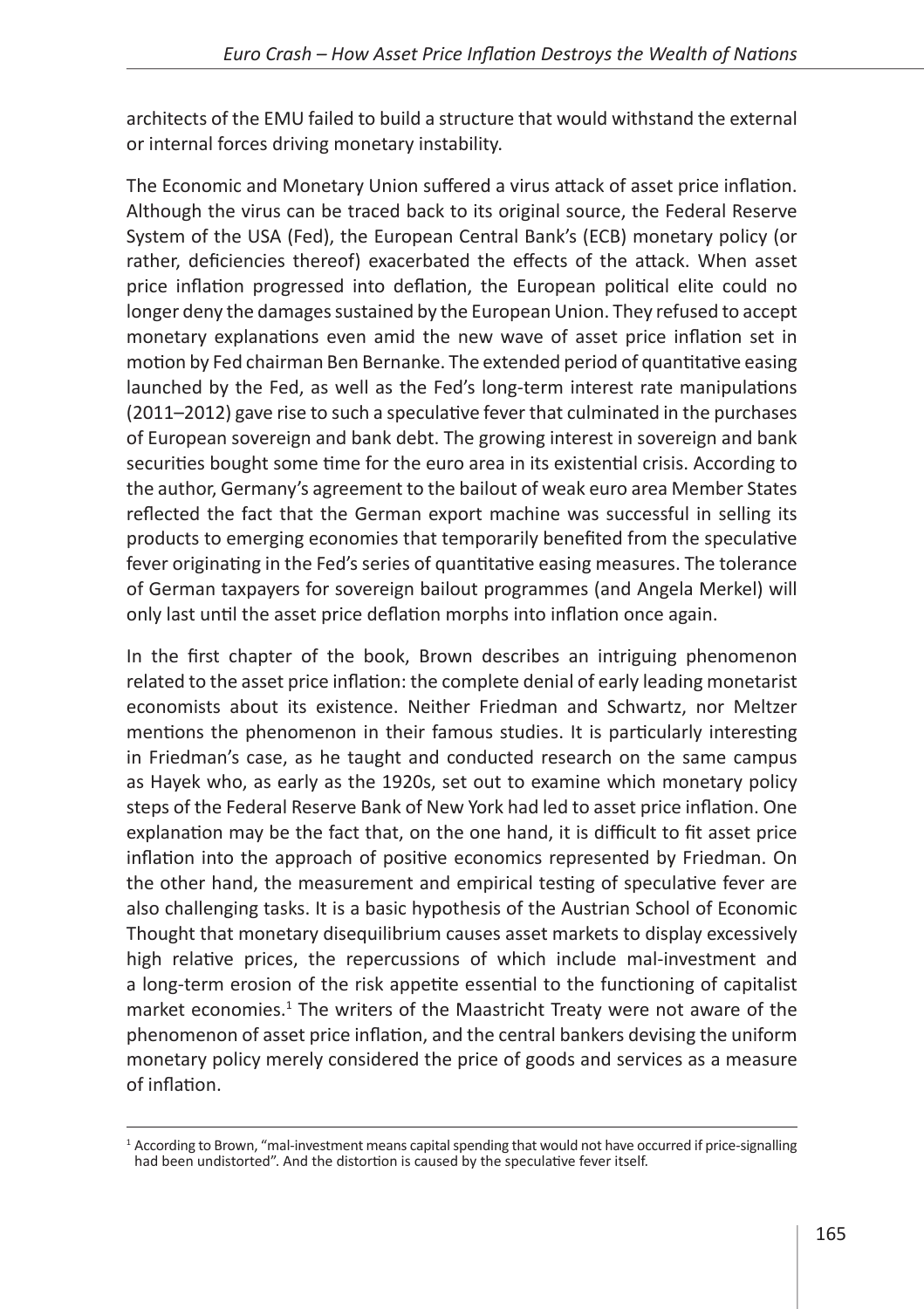When asset price inflation attacks the economic system, various forms of irrational exuberance emerge. Irrational exuberance is a state where investors tend to assign a lower probability to negative outcomes, and an excessively high probability to positive future scenarios. The question is how this process is facilitated by monetary disequilibrium. The author offers three possible answers to this question:

- *i.* Under monetary disequilibrium, the manipulation of medium and long-term interest rates far below the neutral level generates excessive capital market demand;
- *ii.* A long period of low interest rates even if in line with neutral may trigger "yield desperation" fuelled by investors' search for higher-yield investment instruments;
- *iii.* Fear of high future inflation may stimulate excessive investment in certain assets in the present, and this process may eventually become irrational.

Both types of inflation (asset price inflation and goods inflation) are hard to recognise at an early stage; indeed, reliable statistical approaches do not even help. Brown stresses that major central banks and the central banks of currency areas have a key role (asymmetric power) in the generation of asset price inflation. He brings up the Fed's role as an example: if the Fed manipulates long-term interest rates downward, it will stimulate investors to assume a degree of irrationality across the entire US dollar zone in their search for higher yields. After the emergence of asset price inflation only one question remains: how will the asset price bubble burst? The end of asset price inflation generally signals economic dislocation for a certain period of time. Due to its unpredictability, the virus usually runs its course without monetary policy intervention; monetary policy intervention only takes place at a time when the asset price deflation is already unavoidable.

The second part of the book is dedicated to the current problems faced by the euro area, drawing on the conclusions of the aborted attempt at a Franco-German dollar union. De Gaulle and Adenauer could have agreed on a monetary union between France and Germany, with both countries participating in the dollar standard within the framework of the Bretton Woods monetary system at the time. The Deutsch mark and the French franc would have become fully convertible to each other, and any fluctuations against the US dollar could have been managed (in order to keep the currency within the permitted fluctuation band) through adjustments to the monetary base. Instead, a generation of French politicians invested an enormous amount of effort to end the monetary hegemony of Germany until they eventually established the Economic and Monetary Union with the European Central Bank. The ECB can only function within the framework of certain rules; however, the single monetary policy cannot resolve the economic problems of each individual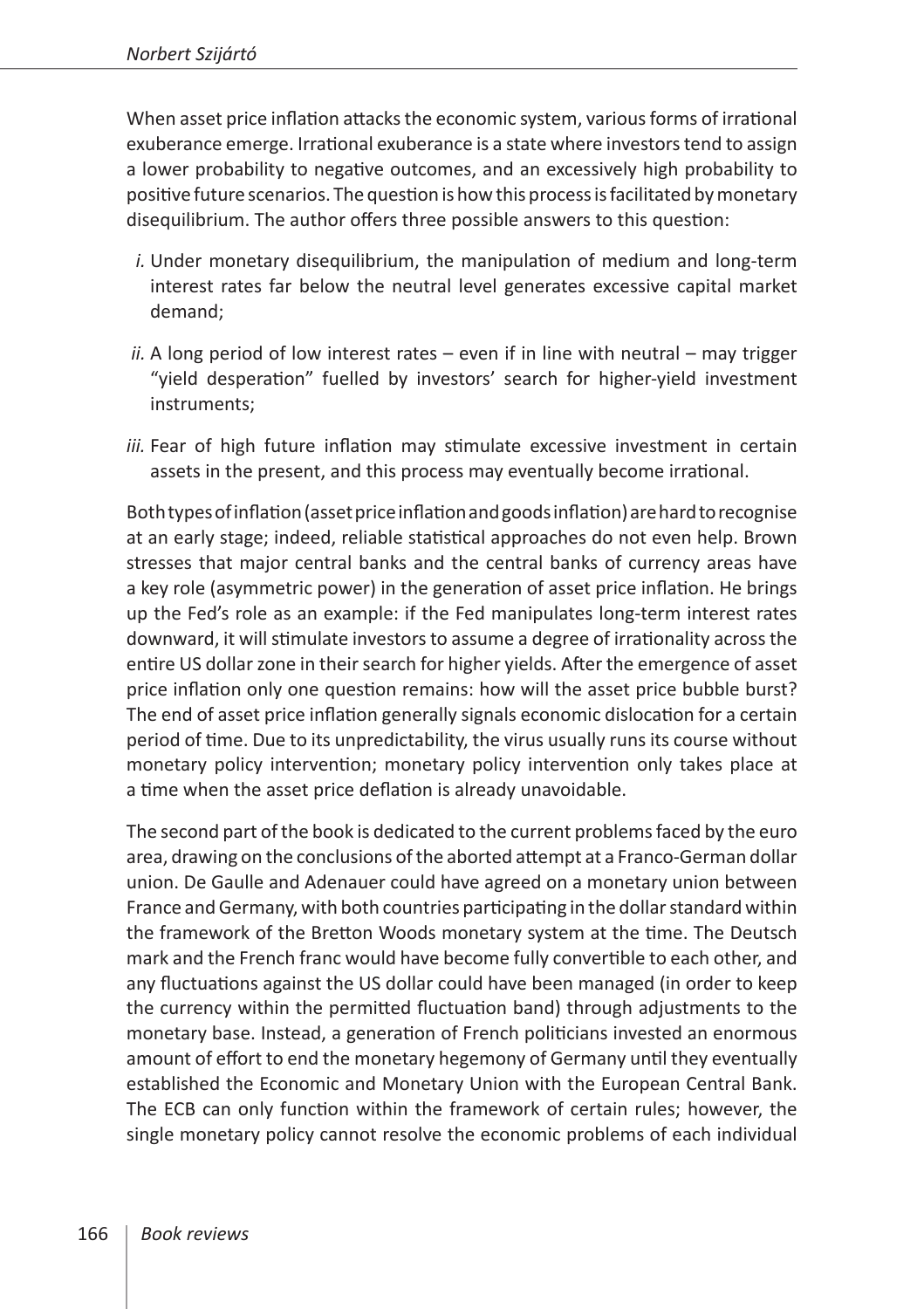Member State, especially in periphery countries. Instead of a single monetary policy and the reform of the ECB, in line with German expectations, they confined sovereigns within counterproductive, long-term, strict fiscal rules.<sup>2</sup>

The next question Brendan Brown poses in his book is how the virus of asset price inflation infected the euro area. Numerous experts, politicians and journalists strived to identify the reason behind the deepening of the euro area crisis, generally exploring the following topics: global lending bubble in the mid-2000s and its burst, the flaws of monetary policy doctrines, regulatory regimes, the system of financial intermediation which systemically underestimated risks and maintained questionable remuneration standards, and the pricing deficiencies of capital markets. The culprits included prominent central bank actors (Alan Greenspan and Ben Bernanke) and collective entities, such as China (due to its exchange rate policy), the excessive savings rates of Eastern Asian households and corporations, regulators, such as the US Securities and Exchange Commission or the Bank for International Settlements, as well as European central banks or quite simply, the United States.

The central bank of the euro area had a faulty monetary framework and a deficient mandate from the start. Brown cites the monetary policy objectives enshrined in Article 105 of the Maastricht Treaty, pursuant to which the primary objective of the European System of Central Banks is to maintain price stability. Over the long run, price stability and monetary stability are partially overlapping concepts, but the goal of monetary stability should nevertheless have been included in the Treaty.<sup>3</sup> In developing the monetary policy of the ECB, the Issing Committee could have chosen from numerous alternatives, including Anglo-Saxon monetarist traditions of even the Austrian School of Economic Thought. The monetary targeting of the ECB – i.e. in the medium term the average value of the harmonised consumer price index may not exceed 2 percent – jeopardised the monetary union three times in its first decade, generating severe imbalances in all three cases.<sup>4</sup> In this chapter the author explores additional problems as well: first and foremost, the ECB had no scenario for emergencies; in other words, it did not have any contingency plans for a deep economic recession or a financial panic. Secondly, the ECB has been widely criticised for the excessive role of German-oriented aspects in the conduct of monetary policy exceeding the economic weight of Germany. Thirdly, the ECB failed to detect the spread of the monetary disequilibrium generated by the launch of the euro, despite the increasingly overheated financial markets. And

<sup>&</sup>lt;sup>2</sup> It should be added that, following the Fed's example, the ECB took numerous unconventional, albeit belated, monetary policy steps, some of which are not covered by the ECB's mandate.

<sup>&</sup>lt;sup>3</sup> Monetary stability is a state when money does not become the source of severe disequilibrium in the economy.

<sup>4</sup> First occasion: between 1994 Q4 and 1999; second occasion: between 2003 and 2005/2006; third occasion: between 2007 H2 and 2008 Q3.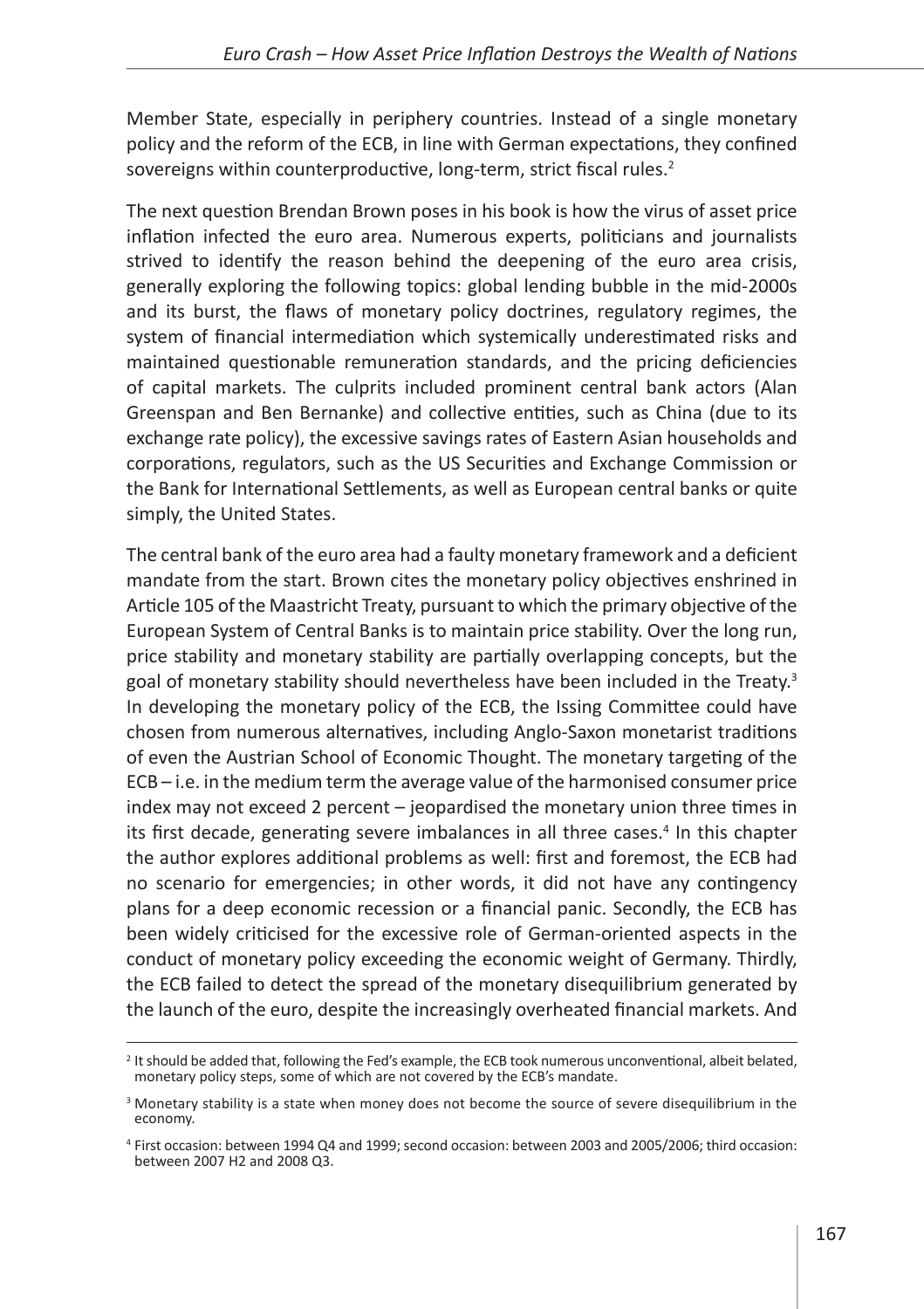finally, again and again, the ECB underestimated the effects of the US economy on Europe, especially at the time of the recession in the United States.

Similar processes – monetary policy steps – led to the bursting of the European asset price bubble as to the Great Depression of 1929. Brown puts the blame on US and European policymakers and on emerging markets – especially China – for failing to do everything in their power to ensure the convertibility of the yuan. The measures of the ECB could not be effective as they did not recognise the true nature of the crisis; instead, the events were misdiagnosed as a liquidity crisis. Had it been a liquidity crisis, the liquidity injected by the ECB would have restored the imbalances on interbank markets within a matter of days, and the ECB could have withdrawn its support. In several cases, the central bank of the euro area provided far more liquidity than needed, thereby creating a transfer union. As to why this had happened, the author offers several answers. First and foremost, policymakers should have reformed the monetary policy strategy of the ECB, setting a quantitative target for the monetary base; however, evidently, this is not possible in the midst of a crisis. Secondly, by reducing interbank interest rates to zero the ECB could have forced commercial banks to invest their funds in short-term government securities rather than keeping their reserves risk-free at the ECB. Thirdly, the ECB relied too heavily on its methodological (econometric) model at a time when it could not provide any insights with respect to monetary and financial developments. Finally, the ECB should have assumed the role of lender of last resort.

Moreover, the ECB overestimated the role of temporary and short-term effects in measuring and forecasting inflation, while it was not prepared for the phasing out of the unconventional monetary policy steps adopted during the crisis. The European insolvency crisis, in turn, deepened in 2008, which led to asituation where sovereigns were forced to bail out banks teetering on the edge of bankruptcy. This put sovereigns themselves into jeopardy far before Greece became the focus of attention. Analysing the speeches of ECB presidents, Brown concludes that none of them took responsibility for any mistakes in managing the crisis, even at a time when they failed to launch a quantitative easing programme in parallel with the rest of the central banks.

In the seventh chapter, the author points out that the sovereign crisis of the euro area unfolding in the midst of the asset price inflation engendered by the Fed has become, despite the flaws of the ECB's steps, a driver of integration, giving new momentum to Europe. Brown alludes to the Draghi–Merkel duo. In the autumn of 2011 Mario Draghi and Jean-Claude Trichet negotiated together with the Fed chief and the US Finance Minister about a substantial dollar swap facility, which enabled the ECB to launch two long-term refinancing operations (LTROs). In the author's opinion, from the side of politics, Angela Merkel supported Mario